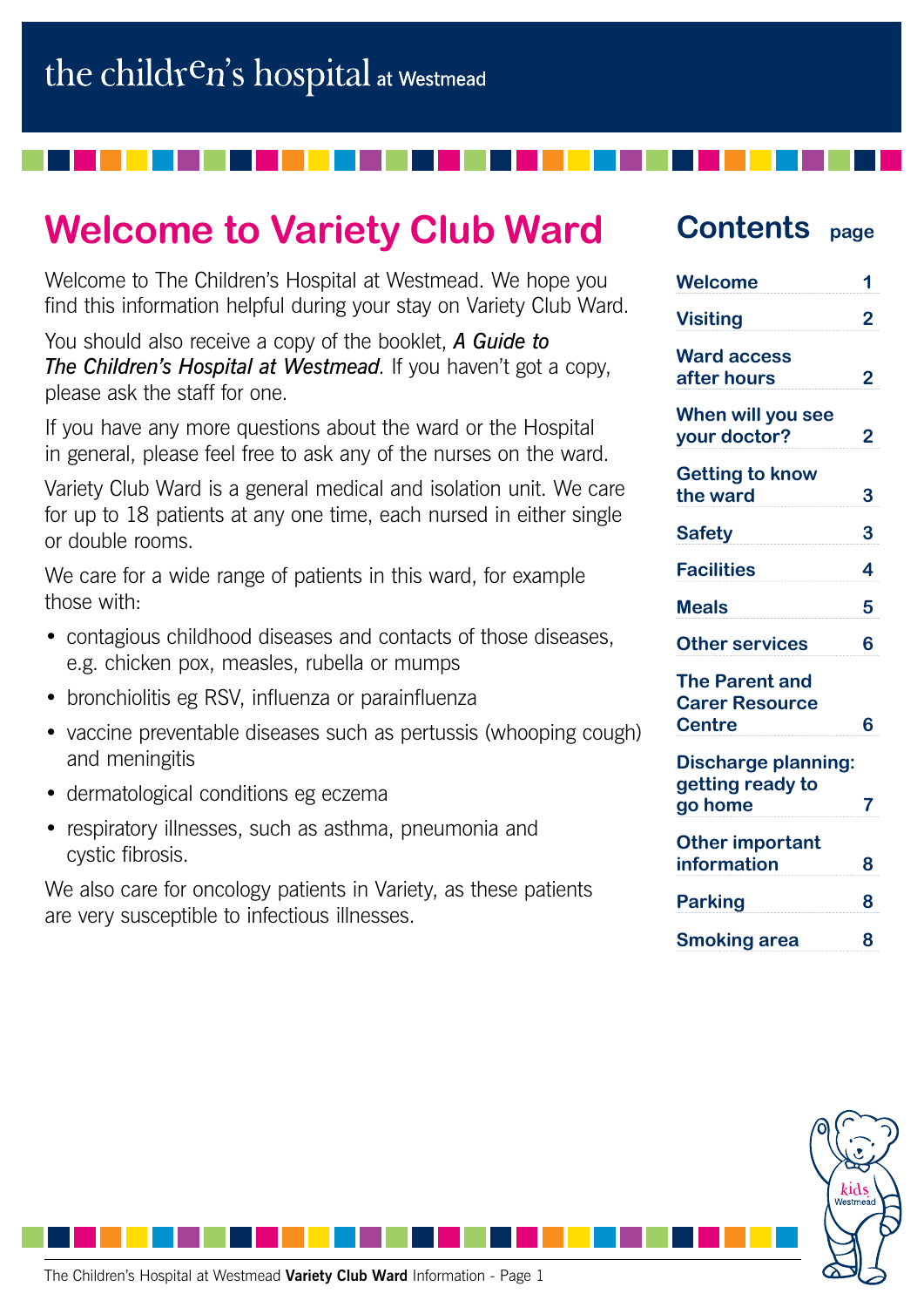## **Visiting**

If you are a parent or carer, we consider you a part of your child's health care team, rather than a visitor. You may stay with your child at all times.

For everyone else (including your child's brothers and sisters), visiting hours on the wards are 10am to 12 noon and 2pm to 8pm. The Hospital has a rest period between 12 noon and 2pm every day. Only parents and carers may stay with their child during the rest period. Please ask family and friends not to visit during this time.

For the safety of your child and other patients, we can't let anyone visit your child if you're not there, unless you make prior arrangements with staff.

More information about visiting is in the *A Guide to The Children's Hospital at Westmead* booklet.

#### **Ward access after hours**

For the safety of children, families and staff, only patients and parents/carers are allowed on the ward outside visiting hours. Staff will open the door for you to enter or leave the ward after hours – check the signs near the ward doors for more information.

If you are staying with your child overnight, you need to be listed on our register. Some time in the afternoon or evening, one of our staff will come round and ask for your name and some ID so that your details can be added to the register.



### **When will you see your doctor?**

Your doctor will see your child every day, but there is usually no set time. Please let your nurse or the ward clerk know if you are leaving the ward, so they can get in touch with you if your doctor comes in to see your child.

The resident or registrar (junior doctors) in your child's medical or surgical team will let your child's consultant know that you

are in Hospital. Often, your child is seen by the resident or registrar, rather than the consultant, but they will be reporting to the consultant. In most cases, junior doctors and the nursing staff will provide most of your child's day-to-day contact and care.

A *resident* is the most junior member of the medical team. They have practiced medicine under close supervision in an adult hospital for at least two years before working at this Hospital.

A *registrar* is a doctor who is training to become either a paediatrician or a surgeon.

A *consultant* is a specialist in a particular area of medicine, e.g. renal medicine (related to the kidneys and bladder) or ophthalmology (eyes). All consultants are responsible for teaching and supervising our junior doctors.

#### **Care boundaries**

As a member of your child's health care team, we strongly encourage you to be actively involved in your child's care and in decisions about their care. However, *it is very important that you provide care for your child only*. Please speak with a nurse if you have concerns for another child.



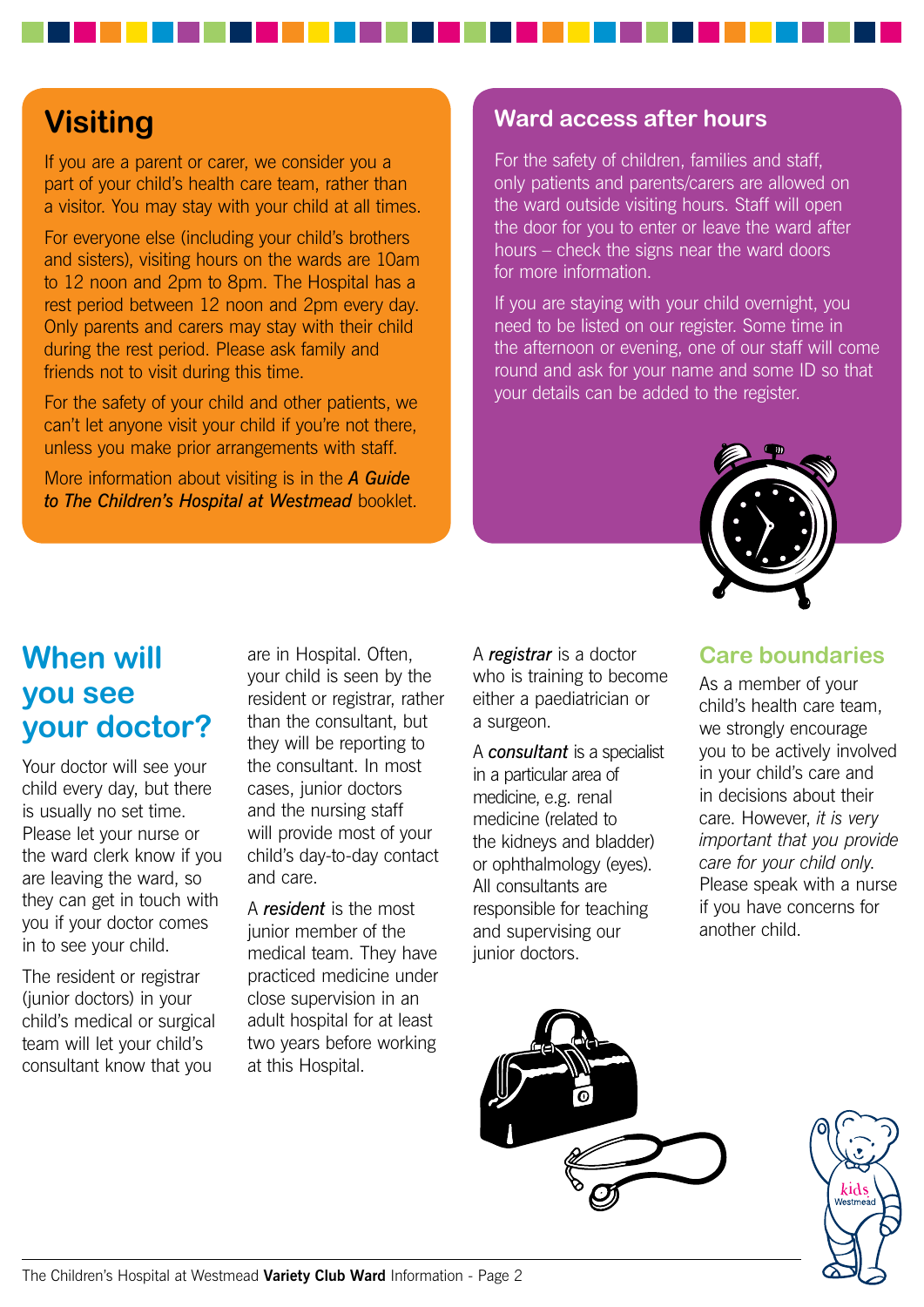### **Getting to know the ward**

The nurse who admits your child to the ward will show you and your child around the ward. This will help you become familiar with the ward and know where everything is. If this doesn't happen, please speak to a member of staff.

Our Volunteers can take you for a walk to show you the rest of the Hospital, if you would like. Please ask a member of staff to arrange this for you.

#### **Safety**

Keeping your hands clean is the single best way to prevent the spread of infections in the Hospital and at home. Please wash your hands before and after touching, feeding and changing your child and ask your visitors to do the same. Also, if friends or family are unwell, please ask them not to visit.

Please feel free to ask staff caring for your child if they have washed their hands when they enter your child's room.

For more information on reducing infection, ask staff for a copy of the brochure for kids, parents and families, called 'Stopping the spread of germs'.

Patients and carers must not share beds with patients. It is not safe to put your child into your chair bed with you and patient beds are

not designed for adults. Please always put your child to sleep in their bed where we can safely care for them.

Very small objects or toys must be kept out of reach of our smaller patients. Please make sure these items are securely out of reach at all times.

You can use this space to write down questions you have for any of the staff looking after you/your child or any information about your child you think they should know.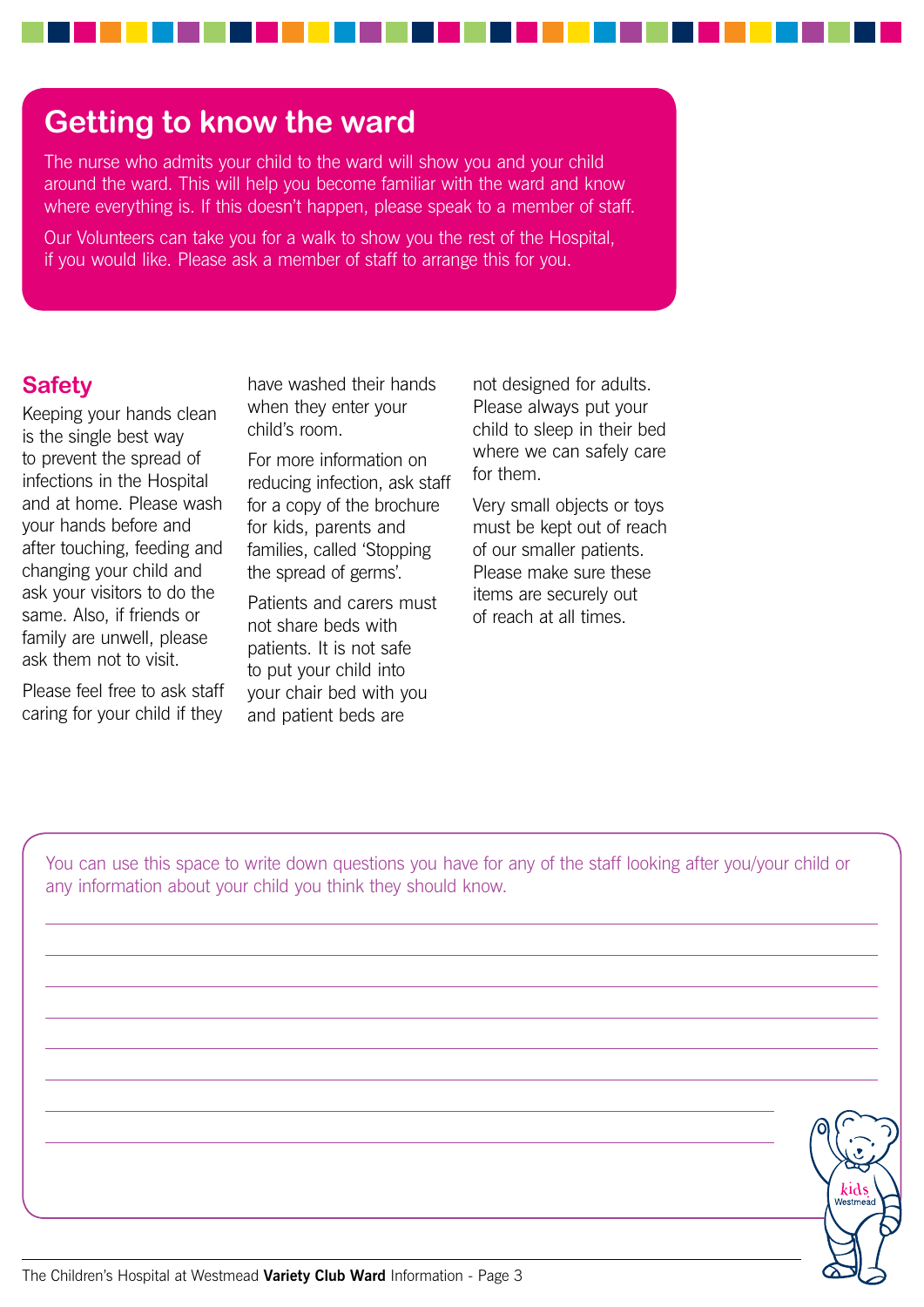#### **Security**

Please try to keep valuable items at home, if possible. If you do have valuable items with you, including your mobile phone, jewellery, cameras or money, please keep them safe at all times.

#### **The ward kitchen**

The ward kitchen can only be used by staff. Please speak with any of the nurses if you would like your food or drink or need to feed your child.

To prevent children from getting burnt, no hot drinks or boiling water are allowed in patient areas.

#### **Showers and toilets**

Most wards have shower and toilet facilities in the parent lounge which can be used by parents and carers at any time. We will provide you with clean towels and you can buy toiletries from the vending machines around the Hospital if you need them. Please don't use the children's bathrooms.

#### **Phones**

You can receive calls from friends and family directly to your bedside phone. When you arrive at the ward, you will be given the number – please let someone know

#### **Parent Lounge**

There is a parent lounge on most wards. This is a child-free space where you can go to relax, watch TV, enjoy the free tea and coffee facilities or have something to eat in peace and quiet. A small fridge is provided where you can keep food. Please label any food with your child's name and the date. Any unlabelled food will be thrown away. There is also a fridge in your child's room that you can use to store your food.

Please keep the volume of the TV to a minimum, for the sake of all parents/carers using the lounge. The TV will be turned off in the evenings, as there are parents/carers sleeping in the rooms attached. Please keep the parents' lounge, room and

bathroom facilities clean and leave the area as you would like to find it yourself. If the area is dirty, please let a member of staff know so we can organise a cleaner.



if this doesn't happen. Please note that if you receive a phone call after 8pm or before 7am, it will automatically be diverted to the nurses' station, to not disturb others in the room.

You are also able to make free calls from the bedside phone to any Australian landline or mobile phone. For calls within Sydney metro, or calls to any Australian mobile phones, dial **401 2340**, and then the number. For calls outside the Sydney metro area, including interstate, dial **401 1110**, and then the number.

We ask that you be respectful of other patients and families by keeping your phone calls brief and please do not make calls from the ward late at night.

There are public phones located around the Hospital. Staff can direct you to the nearest public pay phone.

Phone cards purchased at the Kids Plus Chemist or the Bear Bite Cafeteria can be used to make calls from public phones and bedside phones in the Hospital.

#### **Using your mobile phone**

It is usually fine to use your mobile phone on the wards, but it may interfere with medical equipment in some cases. If you would like to use your mobile phone, please ask nursing staff first.

#### **Television and other entertainment**

Each bed has access to the in-house Starlight Channel (channel 8), and the radio. Commercial channels are also available. Handsets placed near your child's pillow will allow them to hear the TV without disturbing others in the room. We ask that all TVs are switched off at 9.30pm so that patients can rest.

There are videos, DVDs, board games, colouring, painting etc available to entertain your child – just ask your nurse!

There is a patient play area located at the end of the long corridor for patients and visitors to play in. Please ensure that the room is left tidy after use.

#### **Emergency equipment drawer**

The left drawer of the bedside locker is reserved for emergency equipment and is labelled 'Staff Only'. Please do not put anything in this drawer.

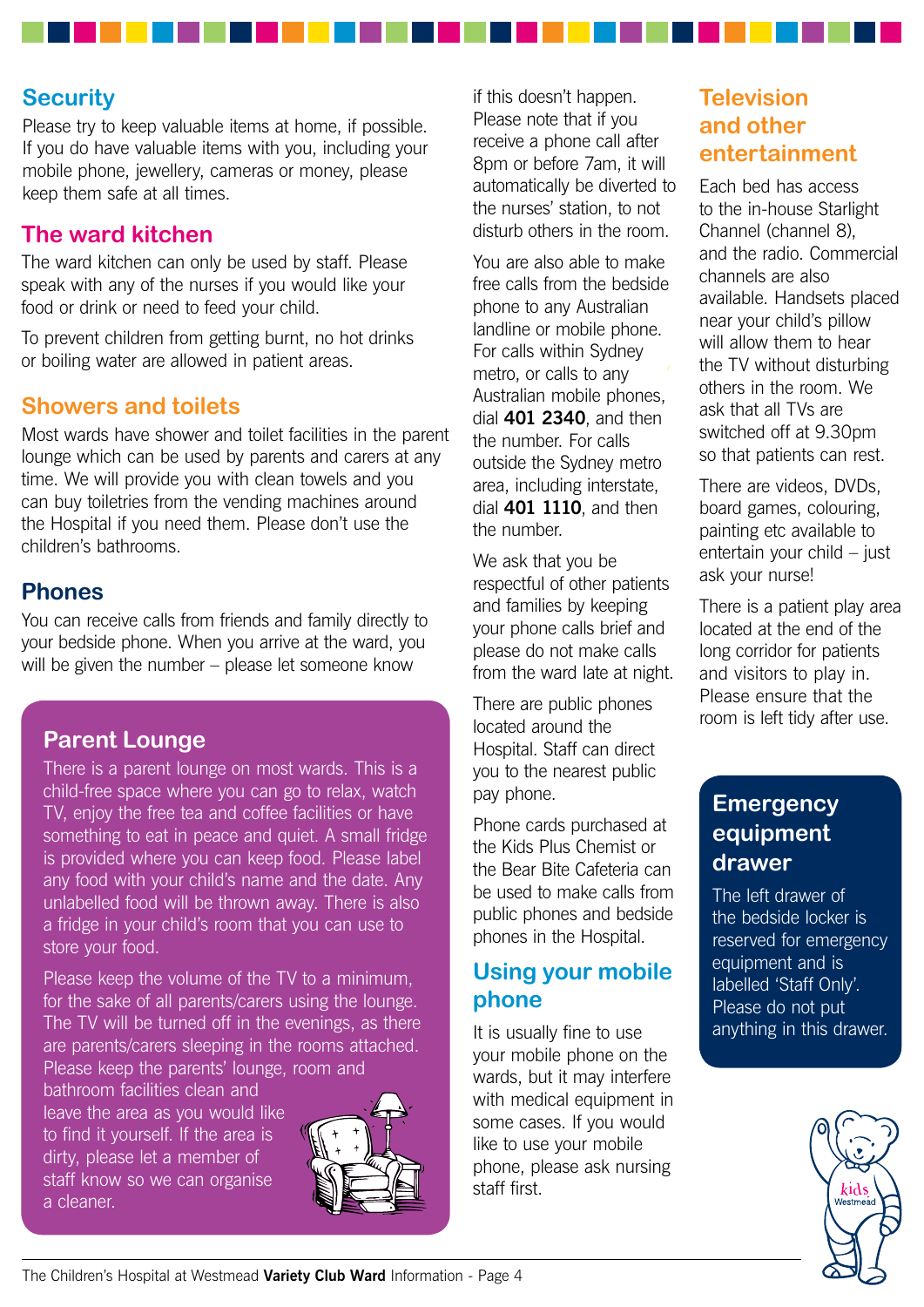### **Meals**

#### **Patient Meals**

Most patients receive a menu and can choose their meals (if your child has a short admission, they may not have the chance to do this). There are Dietary Assistants and Dietitians who are available to answer questions or help with any special dietary needs. A snack trolley for patients is located on each ward.

Never give food or drink to your child if there is a 'Nil by Mouth' or 'NBM' notice on the bed. This could be dangerous for your child. Please never give food or drink to any child other than your own.

#### **Meals for Parents**

Meals are not provided for parents free-of-charge. There are a number of places at the Hospital where snacks and meals can be purchased from early morning to late evening.

#### **On level two (street level):**

The Bear Brasserie Monday – Friday, 8am to 7pm

**Starbucks** Monday – Friday, 6am to 11pm

Saturday and Sunday, 7am to 10pm

#### **On level one:**

The Bear Bite Café Monday – Friday, 8am to 8pm

Saturday, Sunday and Public Holidays, 8.30am to 6.30pm

You are welcome to bring food onto the ward and store it in the fridge in the parents' lounge area or in the fridge in your room. Please remember to mark food clearly with your name and the date.

Snacks can be purchased from a trolley that the Volunteers bring to each ward every weekday morning (except on public holidays). Snacks, drinks and other items, such as toiletries, are also available from vending machines around the Hospital.

#### **Bringing Food into the Hospital**

Food safety is important for you and your child. To stop bacteria spoiling food, food needs to be kept below 5°C or above 60°C, otherwise it can become spoiled and may cause food poisoning.

#### **If you bring food into the Hospital, please remember:**

- Hot food is difficult to keep hot, so it's better to chill the food overnight.
- Bring cold food or chilled food in an esky with ice. Remember, bacteria will multiply if the food is not kept consistently cold.
- Food can be reheated in the microwave on the ward. Please make sure it's thoroughly heated through before eating.

If you want to bring food in for your child, please talk to staff first, to make sure it won't interfere with your child's diet or treatment plan.

kid

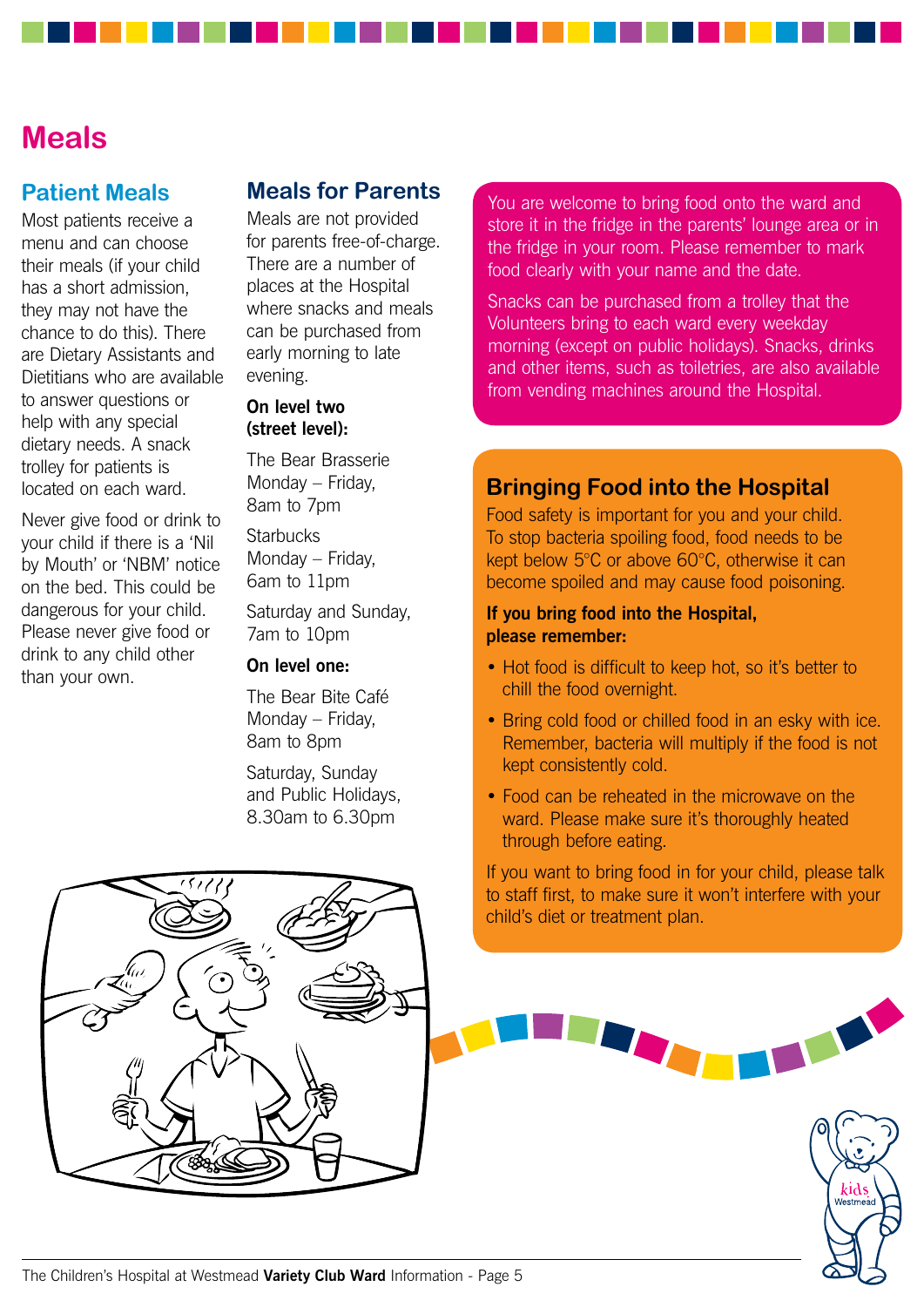## **Other services**

### **Patients' Friend**

The Patients' Friend is here to represent the interests of you and your child and, where appropriate, negotiate on your behalf. If you have an issue with any aspect of your child's hospitalisation, firstly please let a member of your child's health care team know. If you are not satisfied, please phone the Patients' Friend on (02) 9845 3535 or on extension 53535 from your bedside phone. The office of the Patient's Friend is on level two of the Hospital, next to Kids Health.

### **Accommodation**

You can stay overnight on a chair bed beside your child's bed. There is room for only one parent/ carer to stay by the child's bedside overnight. If this is a problem, please speak with the Nursing Unit Manager or Nurse in Charge of the shift.

All chair beds must be folded up in the morning for safety reasons. Please reuse the linen while you are staying at the Hospital.

Please make sure you're not blocking the emergency equipment drawer when you are sleeping in the chair bed.

A limited number of parent rooms are also available on most wards, for a nightly fee. These

rooms are allocated by the Nursing Unit Manager and, as availability is very limited, a number of factors are taken into account when a room is allocated.

You may also stay in the Parents' Hostel on level two of the Hospital. Rooms sleep up to two adults. To book a room, please phone the Parents' Hostel directly on (02) 9845 2958 or on extension 52958 from your bedside phone. There is a nightly fee to stay in the Hostel.

No other children can stay in the Hospital overnight, except if they have to be with you to be breastfed.

#### **Sibling Care**

The Sibling Care Centre is located at the bottom of the ramp on level one. For a small fee, the Centre can provide child-minding for the brothers and sisters of children who are in Hospital. The Centre is open seven days, 9am to 3pm Monday to Friday and 10am to 2pm most weekends and is staffed by trained volunteers. The Centre closes on Christmas Eve and re-opens at the beginning of February each year. For bookings, please phone the Volunteer Service on (02) 9845 3840.



## **The Parent and Carer Resource Centre**

The Parent and Carer Resource Centre, located on level two of the Hospital, opposite Kids Health, is provided by the Carer Support Program.

The Centre has been designed by parents for parents. It provides a relaxing and homely environment where parents and carers can take a break and it is staffed by a team of trained Carer Support Volunteers who are dedicated to providing a friendly atmosphere and a listening ear.

The Resource Centre offers a range of free services to parents and carers and we will try to respond to any query or request. If you cannot make it into the Centre or prefer not to leave your child's bedside, our Volunteers can come to you to keep you company or to bring you carer or local information. Just phone 50580 from the bedside phone. For more information about the Parent and Carer Resource Centre, refer to the booklet *A Guide to The Children's Hospital at Westmead*.

#### **Volunteers**

Volunteers are available if you need someone to sit or play with your child when you can't be there. Ask the nursing staff or the ward clerk and they can arrange this service for you.

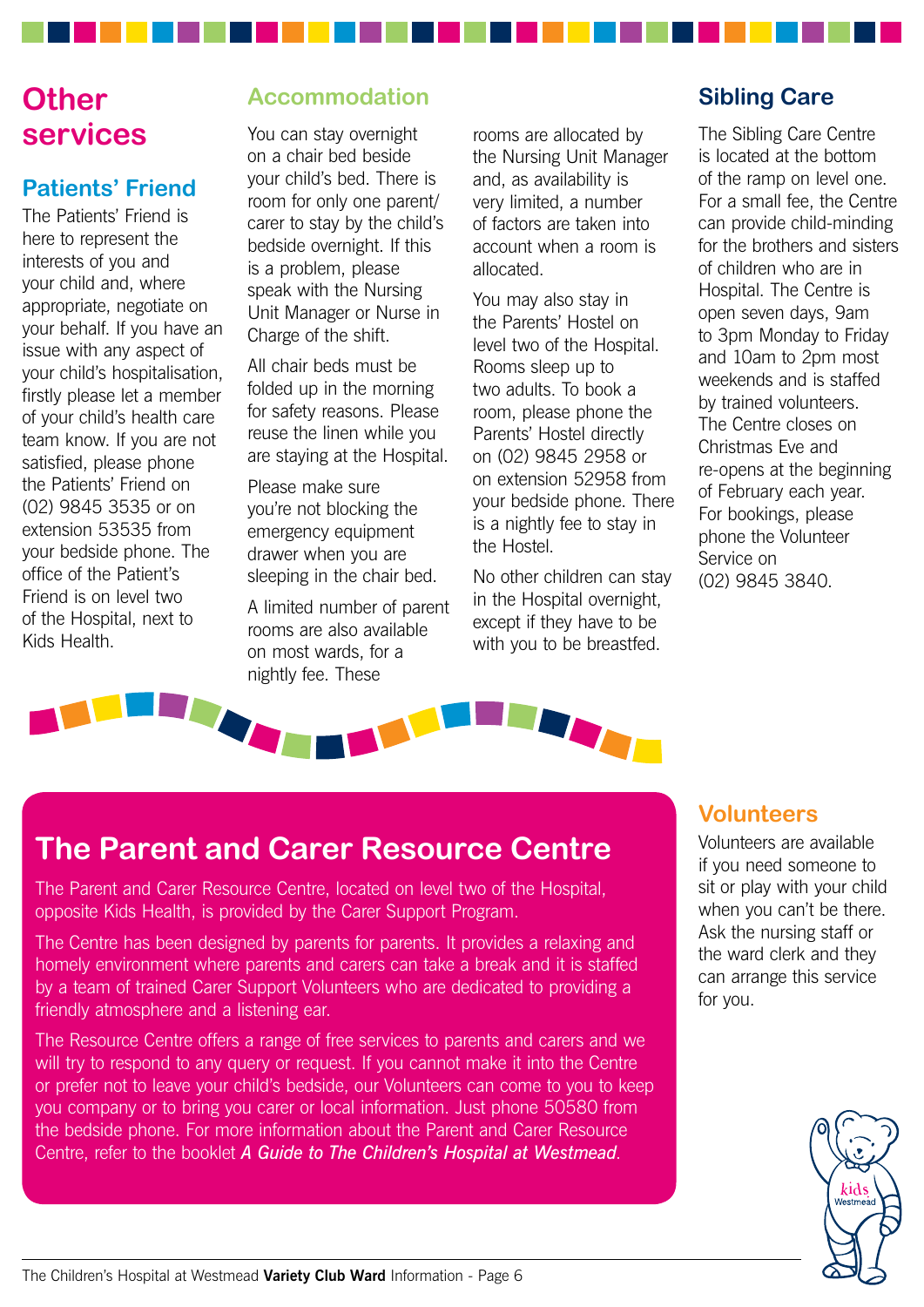### **Radio Bedrock and the Starlight Express Room**

Radio Bedrock and the Starlight Express Room are on level two of the Hospital (opposite Camperdown Ward).

You can go up to the Starlight Room to play video games, do art and craft or to just hang out. If you can't go to the Starlight Room you can call them on the bedside phone to request music or a movie or to enter one of the many competitions.

This area is a retreat for patients and is a 'doctorfree zone'.

The Starlight Express Room is open Monday to Friday, 10.30am – 5pm and Saturday, Sunday and public holidays,  $11$ am – 4pm.



#### **Radio Bed Rock Studio (live interactive show)**

Monday to Friday, 6pm – 8pm

**Radio Bed Rock Song Request line (phone 53577)**

Monday to Friday, 10.30am – 5pm

Saturday and Sunday, 10.30am – 2.30pm

## **Discharge planning: getting ready to go home**

We will try to keep you informed of any plans we have to send your child home. Discuss your child's discharge plans early with their doctor so you are well informed and can make necessary arrangements with your family.

You will receive a discharge summary which will either be given to you before you go home or will be posted to you. If your child needs a follow up appointment, you may be given a phone number to make the appointment, or we may make the appointment on your behalf and phone you with the information. Please check with staff.

Staff will tell you if you need any medication for your child before going home, but you should also ask them about this.

#### **If your child is given new medication, make sure you fully understand how to give the medication and what side effects to look out for.**

Please let us know as soon as you can if there are any problems which may delay your child's discharge, such as lack of transport. As there are usually other patients waiting for a hospital bed, we can't allow your child to stay in the bed after they've been discharged. We may be able to help you with alternate arrangements, so please speak with staff if you have any issues.

There are facilities in the Hospital you can use while you're waiting to leave the Hospital, such as the Parent and Carer Resource Centre or the Kids Health bookshop, both on Level Two. Your nurse can give you more information.